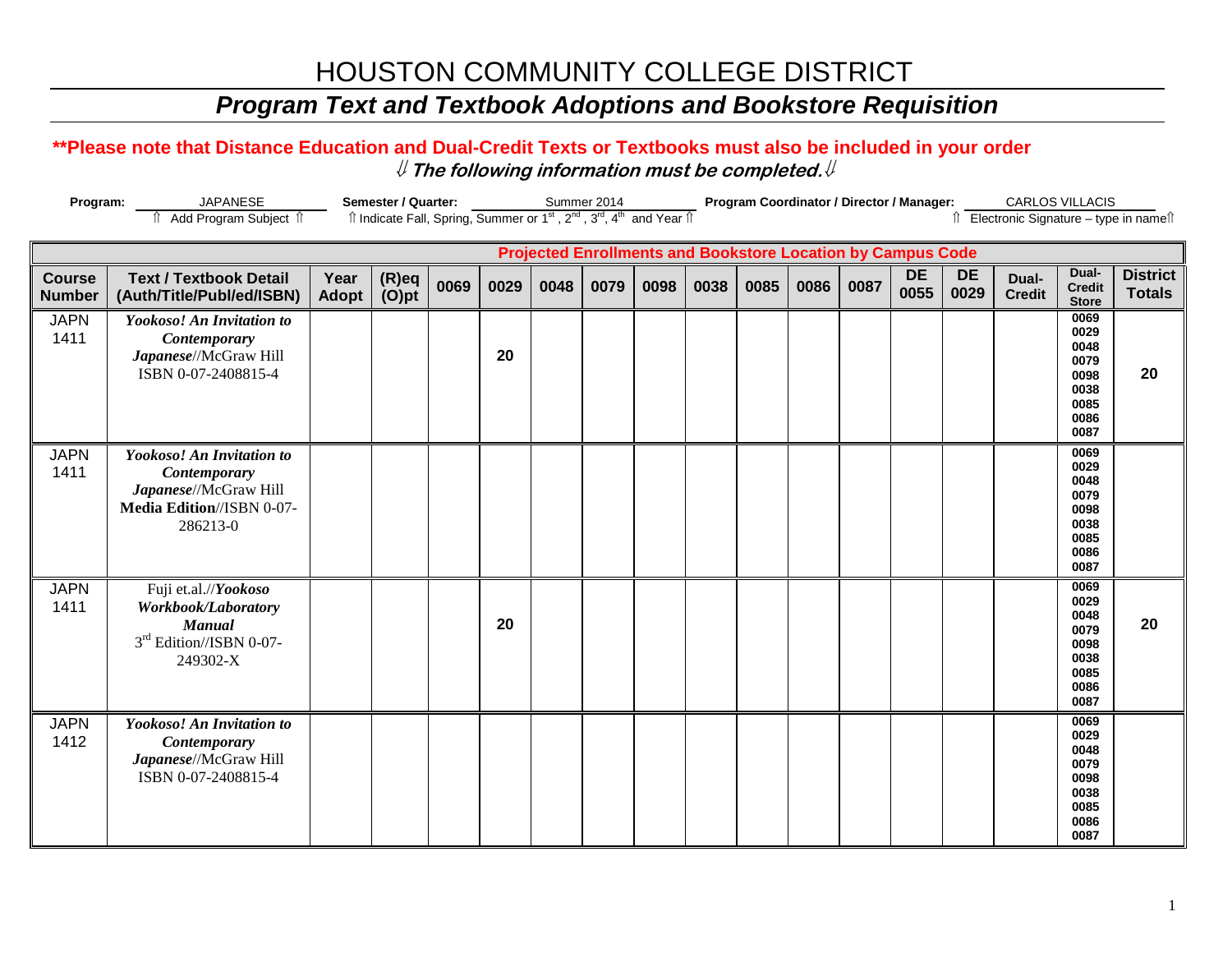# HOUSTON COMMUNITY COLLEGE DISTRICT

# *Program Text and Textbook Adoptions and Bookstore Requisition*

### **\*\*Please note that Distance Education and Dual-Credit Texts or Textbooks must also be included in your order** ⇓ **The following information must be completed.**⇓

| Program:                                                           | <b>JAPANESE</b>                                                                                                                                  | Semester / Quarter:  |                                                                                                                       |      |      |      | Summer 2014 |      |      |      | Program Coordinator / Director / Manager: |      | <b>CARLOS VILLACIS</b> |                   |                        |                                                                      |                                       |
|--------------------------------------------------------------------|--------------------------------------------------------------------------------------------------------------------------------------------------|----------------------|-----------------------------------------------------------------------------------------------------------------------|------|------|------|-------------|------|------|------|-------------------------------------------|------|------------------------|-------------------|------------------------|----------------------------------------------------------------------|---------------------------------------|
|                                                                    | f Add Program Subject f                                                                                                                          |                      | Îl Indicate Fall, Spring, Summer or 1 <sup>st</sup> , 2 <sup>nd</sup> , 3 <sup>rd</sup> , 4 <sup>th</sup> and Year Îl |      |      |      |             |      |      |      |                                           |      |                        |                   |                        |                                                                      | ↑ Electronic Signature - type in name |
| <b>Projected Enrollments and Bookstore Location by Campus Code</b> |                                                                                                                                                  |                      |                                                                                                                       |      |      |      |             |      |      |      |                                           |      |                        |                   |                        |                                                                      |                                       |
| <b>Course</b><br><b>Number</b>                                     | <b>Text / Textbook Detail</b><br>(Auth/Title/Publ/ed/ISBN)                                                                                       | Year<br><b>Adopt</b> | (R)eq<br>(O)pt                                                                                                        | 0069 | 0029 | 0048 | 0079        | 0098 | 0038 | 0085 | 0086                                      | 0087 | <b>DE</b><br>0055      | <b>DE</b><br>0029 | Dual-<br><b>Credit</b> | Dual-<br><b>Credit</b><br><b>Store</b>                               | <b>District</b><br><b>Totals</b>      |
| <b>JAPN</b><br>1412                                                | Yookoso! An Invitation to<br><b>Contemporary</b><br>Japanese//McGraw Hill<br>Media Edition//ISBN 0-07-<br>286213-0                               |                      |                                                                                                                       |      |      |      |             |      |      |      |                                           |      |                        |                   |                        | 0069<br>0029<br>0048<br>0079<br>0098<br>0038<br>0085<br>0086<br>0087 |                                       |
| <b>JAPN</b><br>1412                                                | Fuji et.al.//Yookoso<br>Workbook/Laboratory<br><b>Manual</b><br>3rd Edition//ISBN 0-07-<br>249302-X                                              |                      |                                                                                                                       |      |      |      |             |      |      |      |                                           |      |                        |                   |                        | 0069<br>0029<br>0048<br>0079<br>0098<br>0038<br>0085<br>0086<br>0087 |                                       |
| <b>JAPN</b><br>2311                                                | Yasu-Hiku<br>Tohsaku//Yookoso!<br><b>Continuing with</b><br><b>Contemporary Japanese</b><br>McGraw Hill<br>ISBN 0-07-240816-2                    |                      |                                                                                                                       |      |      |      |             |      |      |      |                                           |      |                        |                   |                        | 0069<br>0029<br>0048<br>0079<br>0098<br>0038<br>0085<br>0086<br>0087 |                                       |
| <b>JAPN</b><br>2311                                                | Yasu-Hiku<br>Tohsaku//Yookoso!<br><b>Continuing with</b><br><b>Contemporary Japanese</b><br>McGraw Hill<br>Media Edition//ISBN 0-07-<br>286214-9 |                      |                                                                                                                       |      |      |      |             |      |      |      |                                           |      |                        |                   |                        | 0069<br>0029<br>0048<br>0079<br>0098<br>0038<br>0085<br>0086<br>0087 |                                       |